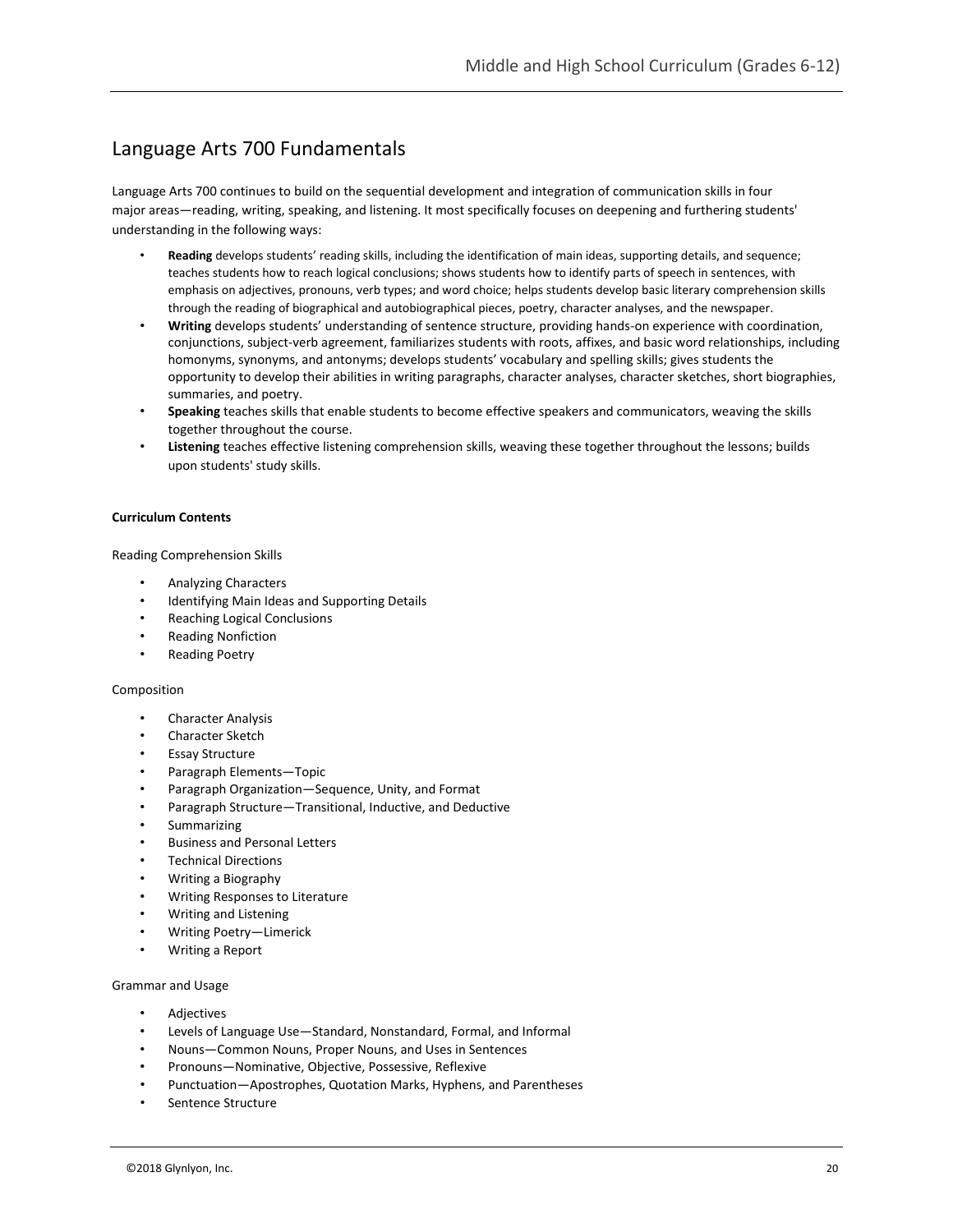o Errors in Construction—Fragments, Comma Splices, and Run-

ons o Patterns

- o Subjects and Predicates
- Verbs—Tense, Irregular, and Auxiliary

Literature Studies

- Drama
	- o Definition
	- o History o
	- Elements
	- o Genre/Type
- **Fiction** 
	- o Definition
- **Nonfiction** 
	- o Definition
	- o Elements—Setting, Characterization, and Purpose
	- o Genre/Type—Autobiography and Biography
	- o Literary Device
- Poetry
	- o Elements—Rhyme and Meter
	- o Genre/Type—Limerick and Nonsense Verse
	- o Literary Device—Alliteration and figurative Language

### Speaking and Listening

- Gestures
- Listening Strategies
- Speaking Strategies
- Types of Listening—Passive, Purposeful, Critical, Appreciative, and Conversational
- Voice—Pitch, Accent, Pause, and Intonation

## Spelling

- Words often confused
- Roots and Affixes
- Word Endings

### Special Topics

- Research Skills—Library and Visual Aids
- Study Skills—Note Taking and Summarizing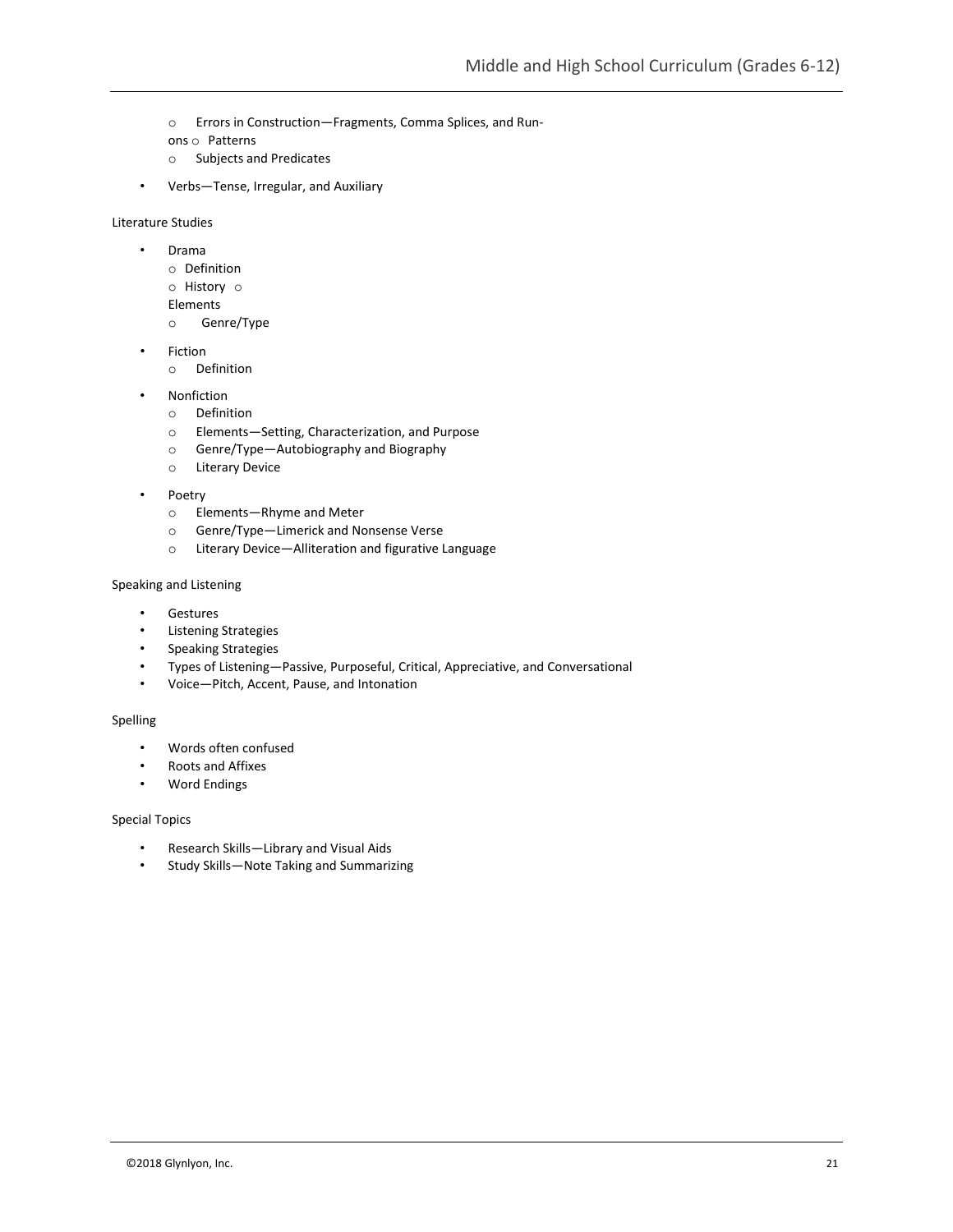### **Literature List**

The literary works students will encounter in Language Arts 700 include, but are not limited to:

### Nonfiction

- Bradford, Sarah.
	- o *Harriet Tubman: the Moses of Her People*
- "Jackie Robinson"
- "Dolley Madison"
- Douglass, Frederick.
	- o *The Narrative of the Life of Frederick Douglass, an American Slave*

### Poetry

- Carroll, Lewis.
	- o "Jabberwocky"
- Lear, Edward.
	- o "The Pobble Who Has No Toes" (excerpt)
	- o Various Limericks

| Unit 1: Building Blocks for Writing |  |  |
|-------------------------------------|--|--|

#### **Assignments**

700

Arts

Lang uage

Fundame

700

Ar ts

- 1. Course Overview
- 2. Sentence Structure
- 3. Sentence Patterns (1)
- 4. Sentence Patterns (2)
- 5. Writing Complete Sentences
- 6. Writing Effective Sentences (1)
- 7. Writing Effective Sentences (2)
- 8. Structure: Informal, Formal, and Nonstandard
- 9. Project: Using Sentence Patterns
- 10. Quiz 1: Sentence Structure and Patterns
- 11. Paragraph Components: Format and Topic
- 12. Paragraph Components: Unity and Sequence
- 13. Paragraph Patterns and Flaws
- 14. Project: Paragraph Practice
- 15. Project: Self-Check Questions
- 16. Quiz 2: Writing Paragraphs
- 17. Special Project\*
- 18. Review
- 19. Test
- 20. Alternate Test\*
- 21. Glossary and Credits

8. Project: Using Punctuation 9. Quiz 2: Punctuation 10. Special Project\* 11. Review 12. Test

#### ntals **Unit 2: Refreshing Your Mechanics Memory**

## **Assignments**

- 1. Using Capital Letters (1) 2. Using Capital Letters (2)
- 3. Quiz 1: Capitalization
- 4. Punctuation: Apostrophes
- 5. Punctuation: Quotation Marks
- 6. Punctuation: Parentheses and Hyphens
- 7. Punctuation: Commas

#### **Unit 3: People, Places, Things, and Actions**

#### **Assignments**

- 1. Labeling with Nouns 12. Verbs Often Confused (Lie/Lay) Language Arts 700 Fundamentals 2. Common and Proper Nouns 13. Verbs Often Confused (Sit/Set) anguage Arts 700 Fundame 3. Nouns and Pronouns 14. Verbs Often Confused (Rise/Raise) 4. Pronouns (1) 15. Project: Using Verb Tenses 5. Pronouns (2) 16. Quiz 2: Actions 6. Pronouns Often Confused 17. Special Project\* 7. Quiz 1: Nouns and Pronouns 18. Review 8. Present Tense Verbs 19. Test **9. Past Tense Verbs** 20. Alternate Test\* 10. Auxiliary Verbs and Future Tense 21. Glossary and Credits 11. Perfect Tense Verbs and Conjugation
	-
	-
	-
	-
	-
	-

13. Alternate Test\* 14. Glossary and Credits

- 
- 
- 
-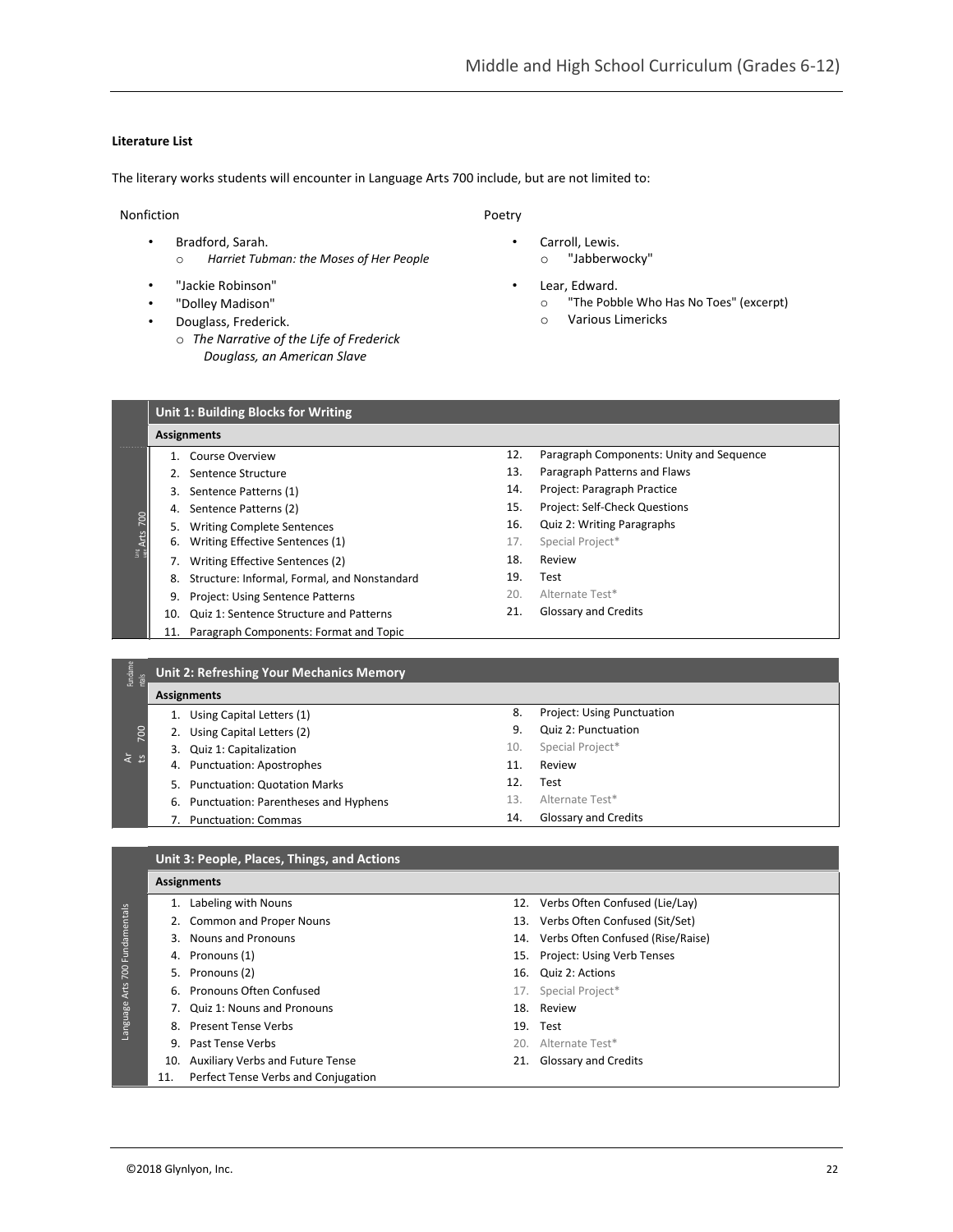### **Unit 4: Informational Texts: Letters and Directions**

## **Assignments**

Language Arts 700 Fundamentals

Language Arts 700 Fundamentals

Language Arts 700 Fundamentals

Language Arts 700 Fundamentals

- 
- 
- 
- 
- 5. Project: Writing a Letter of Application 15. Special Project\*
- 6. Project: Business Letters 16. Review
- 7. Essay: Personal Letters 17. Test
- 8. Project: Revising a Letter and the state of the state Test and the Magnus and the Magnus and the Magnus Antennate Test and the Magnus Antennate Test and the Magnus Antennate Test and the Magnus Antennate Test and the Ma
- 9. Quiz 1: Personal and Business Letters 19. Glossary and Credits
- 10. Technical Directions, Purpose, and Features
- 1. Business Letters, Structure, and Form 11. Project: Writing Technical Directions
- 2. The Three Types of Business Letters 12. Project: Analyzing Technical Directions
- 3. Personal Letters, Structure, and Form 13. Project: Giving a How-to Speech\*
- 4. The Three Types of Personal Letters 14. Quiz 2: Technical Directions
	-
	-
	-
	-
	-

#### **Unit 5: Reading and Writing Narratives**

|    | <b>Assignments</b>                |     |                                       |  |
|----|-----------------------------------|-----|---------------------------------------|--|
|    | What Is a Biography?              |     | 10. Sketching Characters              |  |
|    | Biography of Jackie Robinson      |     | 11. Essay: Writing a Character Sketch |  |
| 3. | Note-taking and Summarizing       | 12. | Essay: Writing a Narrative            |  |
| 4. | Project: Writing a Summary        |     | 13. Quiz 2: Writing Narratives        |  |
|    | Sequencing                        |     | 14. Special Project*                  |  |
| 6. | Biography of Dolley Madison       |     | 15. Review                            |  |
|    | Essay: Writing a Character Sketch |     | 16. Test                              |  |
| 8. | <b>Quiz 1: Reading Narratives</b> |     | 17. Alternate Test*                   |  |
| 9. | <b>Narratives</b>                 | 18. | <b>Glossary and Credits</b>           |  |

**Unit 6: Communication**

| 700 Fundamentals<br>Arts<br>Language |    | <b>Assignments</b>              |     |                                |  |  |
|--------------------------------------|----|---------------------------------|-----|--------------------------------|--|--|
|                                      |    | Listening Attentively           | 10. | The Art of Public Speaking (1) |  |  |
|                                      |    | Learning to Listen              | 11. | The Art of Public Speaking (2) |  |  |
|                                      | 3. | Essay: Listening                | 12. | Project: Giving a Speech       |  |  |
|                                      | 4. | Quiz 1: Listen and Learn        | 13. | Quiz 2: Speaking Like a Pro    |  |  |
|                                      | 5. | Meaning, Pitch, and Accent      | 14. | Special Project*               |  |  |
|                                      | 6. | <b>Punctuation and Emphasis</b> | 15. | Review                         |  |  |
|                                      |    | <b>Using Gestures</b>           | 16. | Test                           |  |  |
|                                      | 8. | Pronouncing Words (1)           | 17. | Alternate Test*                |  |  |
|                                      | 9. | Pronouncing Words (2)           | 18. | Glossary and Credits           |  |  |

| <b>Unit 7: Rules for Writing</b> |
|----------------------------------|
| Accianmonte                      |

|                                         |    | <b>Assignments</b>                             |     |                                     |  |  |
|-----------------------------------------|----|------------------------------------------------|-----|-------------------------------------|--|--|
|                                         |    | Capitalization: People's Names and First Words |     | 10. Quiz 2: Spelling                |  |  |
| Fundamentals<br>700<br>Arts<br>Language |    | 2. Capitalization: Place Names                 |     | 11. Formatting                      |  |  |
|                                         |    | Capitalization: Letters                        |     | 12. Documentation                   |  |  |
|                                         | 4. | Capitalization: Time, History, and Science     |     | 13. Quiz 3: Formatting and Citation |  |  |
|                                         |    | Capitalization: Institutions and Group Names   | 14. | <b>Special Project</b>              |  |  |
|                                         |    | 6. Capitalization: Mixed Capitals              |     | 15. Review                          |  |  |
|                                         |    | Quiz 1: Capitalization                         |     | 16. Test                            |  |  |
|                                         | 8. | <b>Spelling Plurals</b>                        |     | 17. Alternate Test                  |  |  |
|                                         |    | <b>Adding Suffixes</b>                         |     | 18. Glossary and Credits            |  |  |